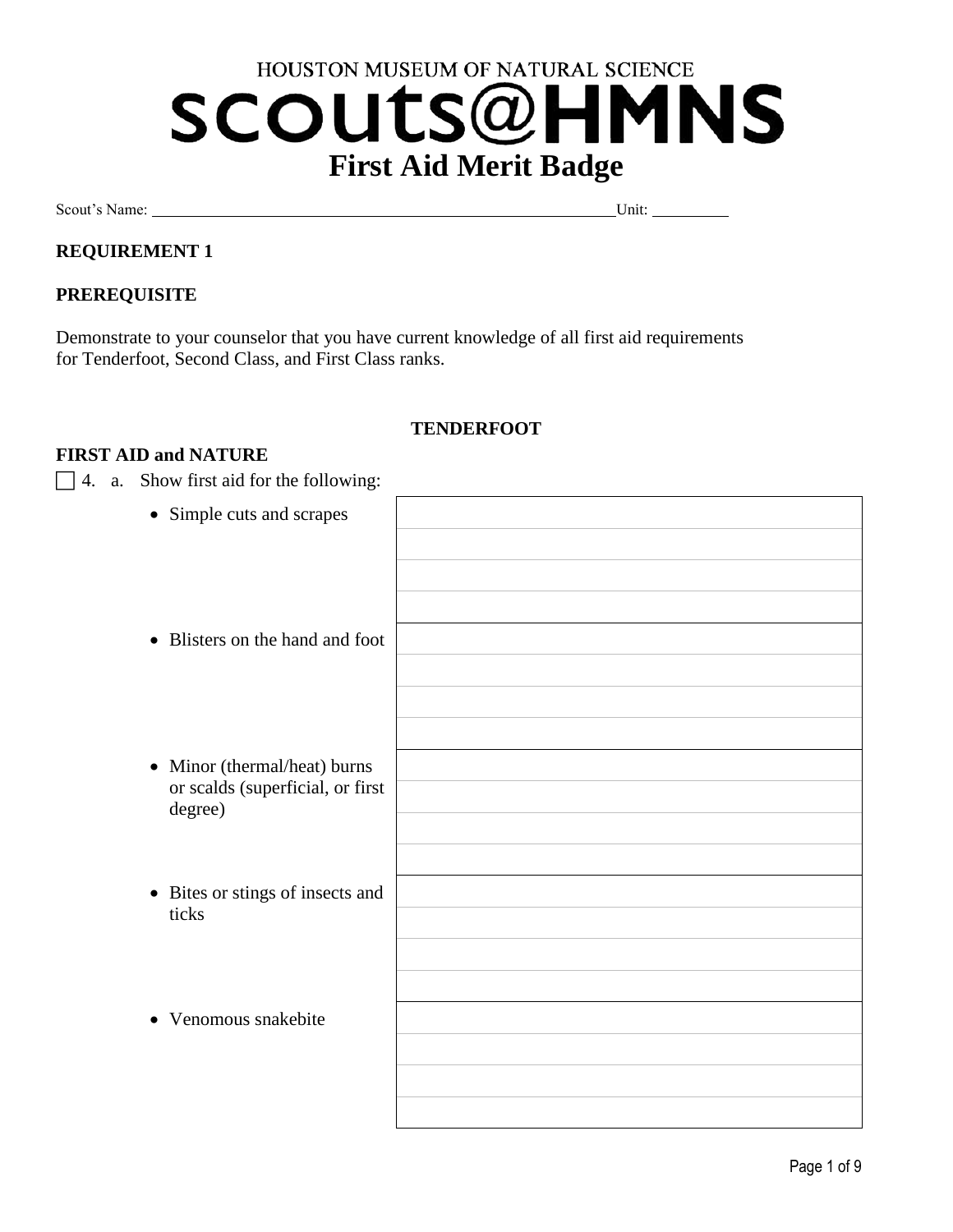| • Nosebleed             |  |
|-------------------------|--|
|                         |  |
| • Frostbite and sunburn |  |
|                         |  |
|                         |  |
| • Choking               |  |
|                         |  |
|                         |  |

 b. Describe common poisonous or hazardous plants; identify any that grow in your local area or campsite location.

identify any that grow in your local area or campsite location.

Tell how to treat for exposure to them.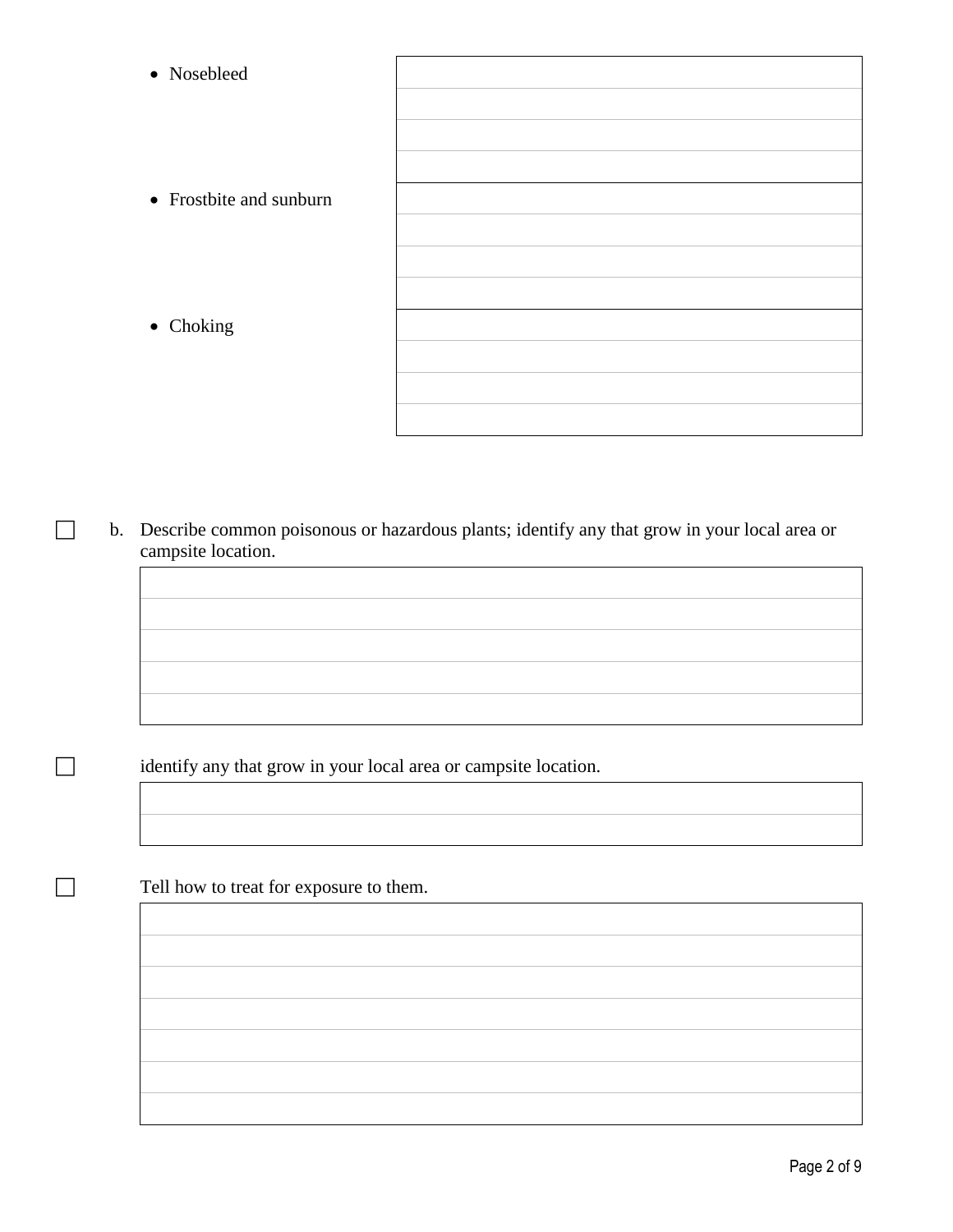c. Tell what you can do while on a campout or other outdoor activity to prevent or reduce the occurrence of injuries or exposure listed in Tenderfoot requirements 4a and 4b.

| • Simple cuts and scrapes                                        |  |
|------------------------------------------------------------------|--|
|                                                                  |  |
| • Blisters on the hand and foot                                  |  |
| • Minor (thermal/heat) burns<br>or scalds (superficial, or first |  |
| degree)                                                          |  |
| • Bites or stings of insects and<br>ticks                        |  |
| • Venomous snakebite                                             |  |
|                                                                  |  |
| • Nosebleed                                                      |  |
|                                                                  |  |
| • Frostbite and sunburn                                          |  |
| • Choking                                                        |  |
|                                                                  |  |
|                                                                  |  |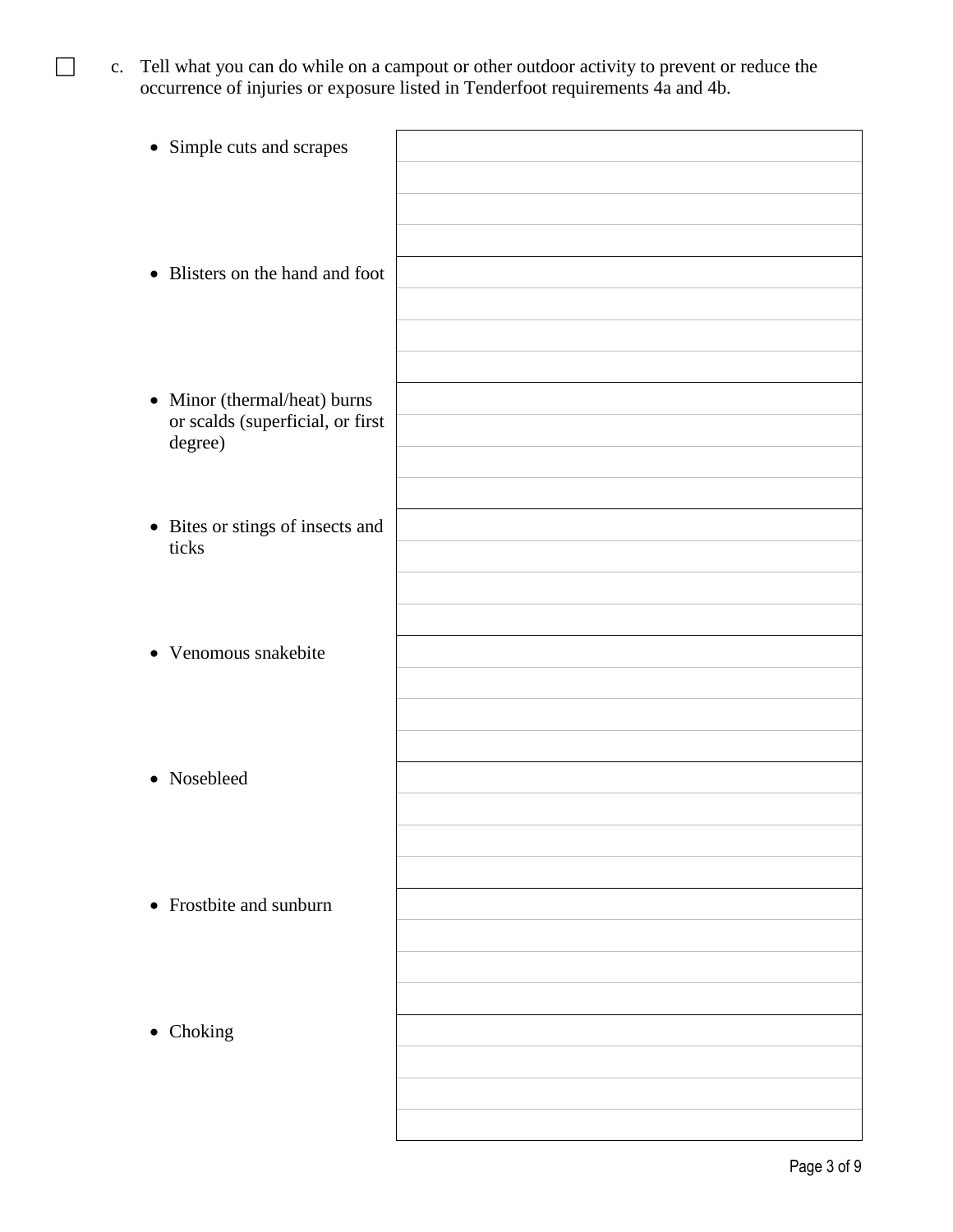- Poisonous or hazardous plants
- d Assemble a personal first-aid kit to carry with you on future campouts and hikes. Tell how each item in the kit would be used.

Page 4 of 9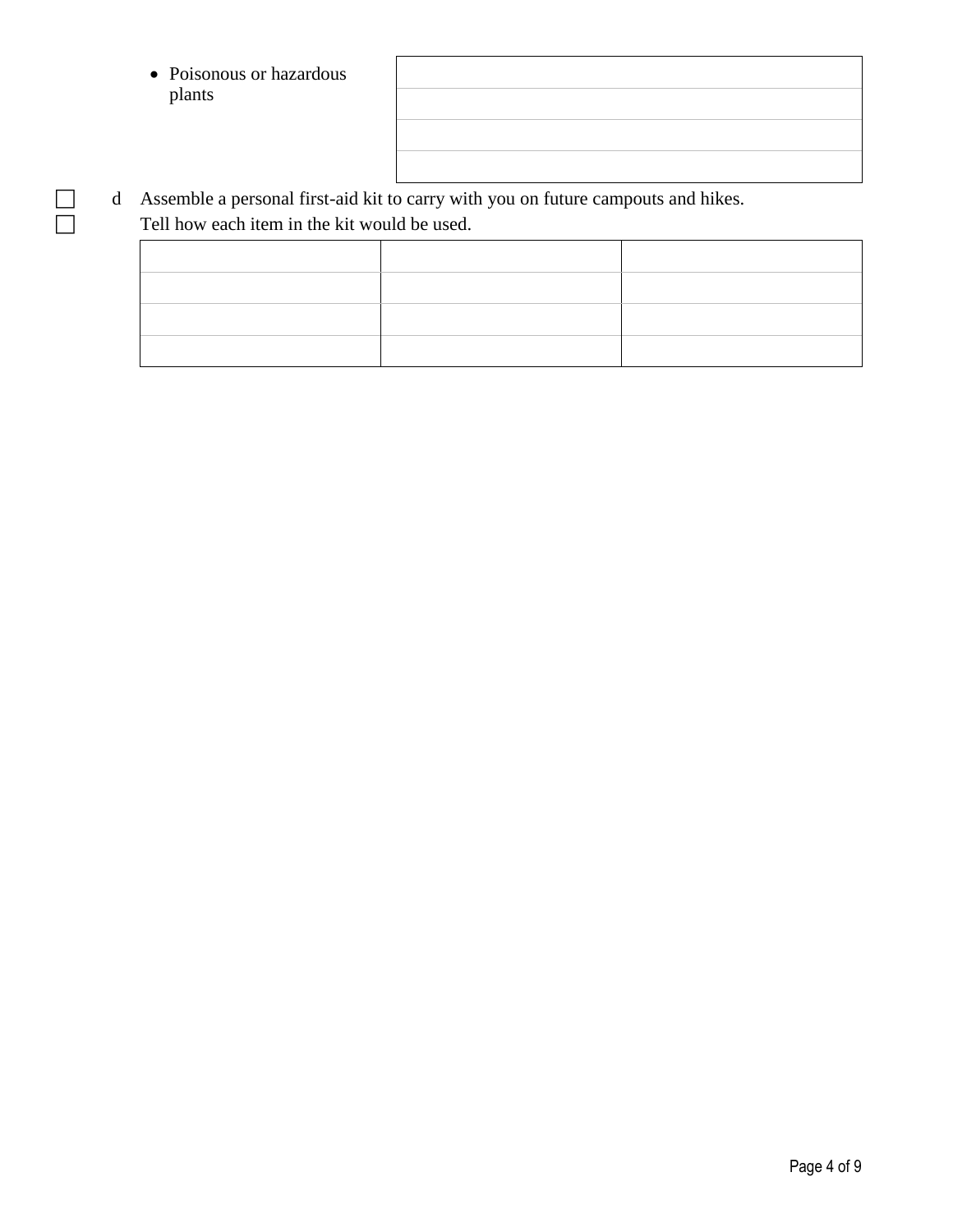#### **FIRST AID AND EMERGENCY PREPAREDNESS**

 $\Box$  6. a. Demonstrate first aid for the following:

- $\Box$   $\bullet$  Object in the eye
- $\Box$   $\bullet$  Bite of a warm-blooded animal
- **•** Puncture wounds from a splinter, nail, and fishhook
	-
	- Nail
	- Fishhook
	- Serious burns (partial thickness, or second-degree)
- <table>\n<tbody>\n<tr>\n<th>Splitter</th>\n</tr>\n<tr>\n<td>Nail</td>\n</tr>\n<tr>\n<td>First</td>\n</tr>\n<tr>\n<td>First</td>\n</tr>\n<tr>\n<td>First</td>\n</tr>\n<tr>\n<td>First</td>\n</tr>\n<tr>\n<td>First</td>\n</tr>\n<tr>\n<td>First</td>\n</tr>\n<tr>\n<td>First</td>\n</tr>\n<tr>\n<td>First</td>\n</tr>\n<tr>\n<td>Show</td>\n</tr>\n<tr>\n<td>Show</td>\n</tr>\n<tr>\n<td>First</td>\n</tr>\n<tr>\n<td>Show</td>\n</tr>\n<tr>\n<td>Subc</td>\n</tr>\n</tbody ● Heat exhaustion
	- Shock
	- Heatstroke, dehydration, hypothermia, and hyperventilation
- $\begin{tabular}{|c|c|c|c|} \hline \quad \quad & \quad \quad & \quad \quad & \quad \quad \\ \hline \quad \quad & \quad \quad & \quad \quad & \quad \quad \\ \hline \end{tabular}$ 
	-
	- Hypothermia
	- Hyperventilation
- □<br>
Dehydration<br>
Hypothermia<br>
D<br>
B. Show what to do for b. Show what to do for "hurry" cases of stopped breathing, stroke, severe bleeding, and ingested poisoning.
- □ Stopped breathing
- □ Stroke
- $\Box$  Severe bleeding
- $\Box$  Ingested poisoning
- c. Tell what you can do while on a campout or hike to prevent or reduce the occurrence of the injuries listed in Second Class requirements 6a and 6b.

| Injury                             | How to prevent |
|------------------------------------|----------------|
| Object in the eye                  |                |
| Bite of a warm-blooded<br>animal   |                |
| Puncture wounds from a<br>splinter |                |
| Puncture wounds from a<br>nail     |                |
| Puncture wounds from a<br>fishhook |                |
| Serious burns                      |                |
| Heat exhaustion                    |                |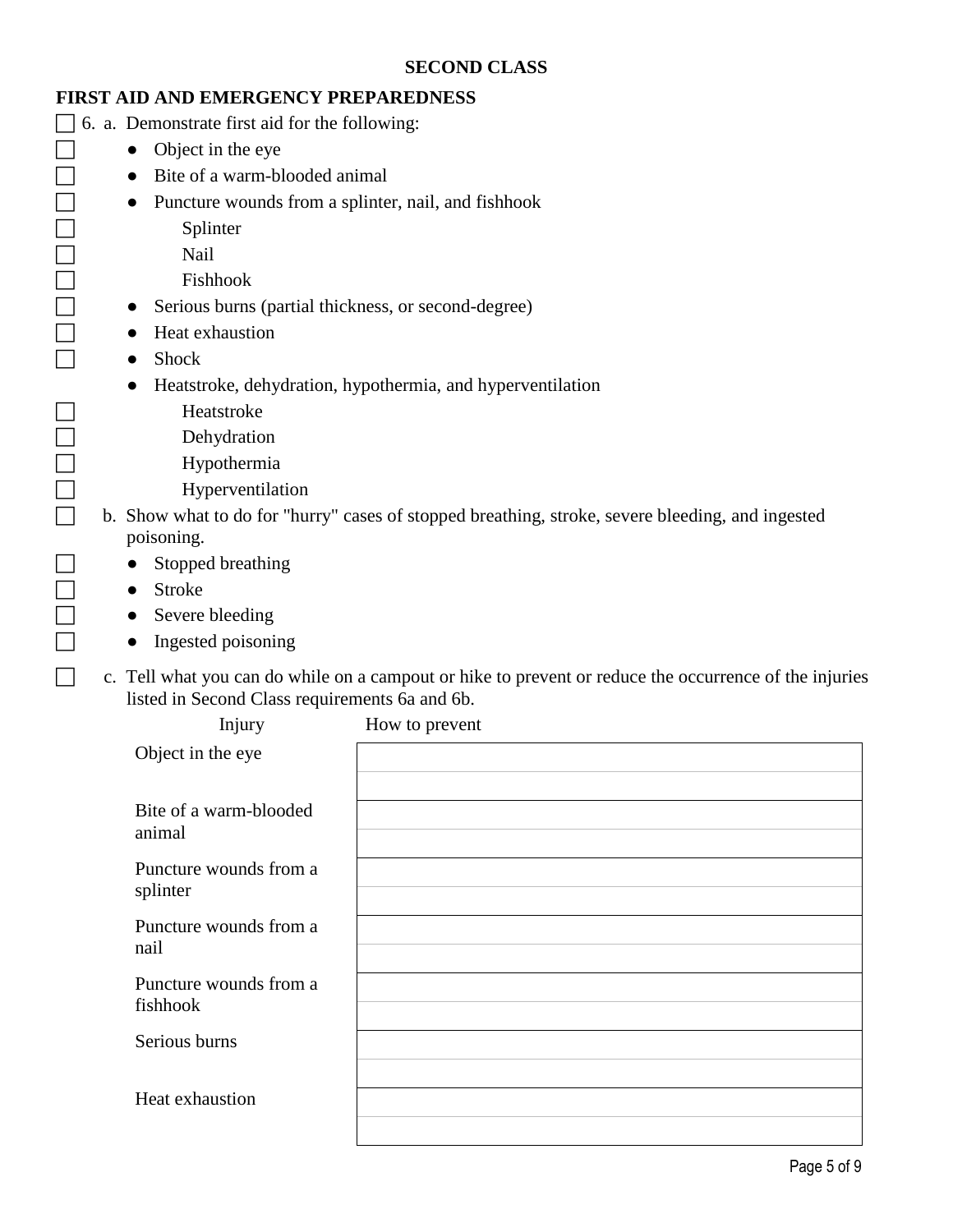| Shock              |  |
|--------------------|--|
| Heatstroke         |  |
| Dehydration        |  |
| Hypothermia        |  |
|                    |  |
| Hyperventilation   |  |
| Stopped breathing  |  |
| <b>Stroke</b>      |  |
| Severe bleeding    |  |
|                    |  |
| Ingested poisoning |  |

d. Explain what to do in case of accidents that require emergency response in the home and backcountry.

Explain what constitutes an emergency and what information you will need to provide to a responder.

e. Tell how you should respond if you come upon the scene of a vehicular accident.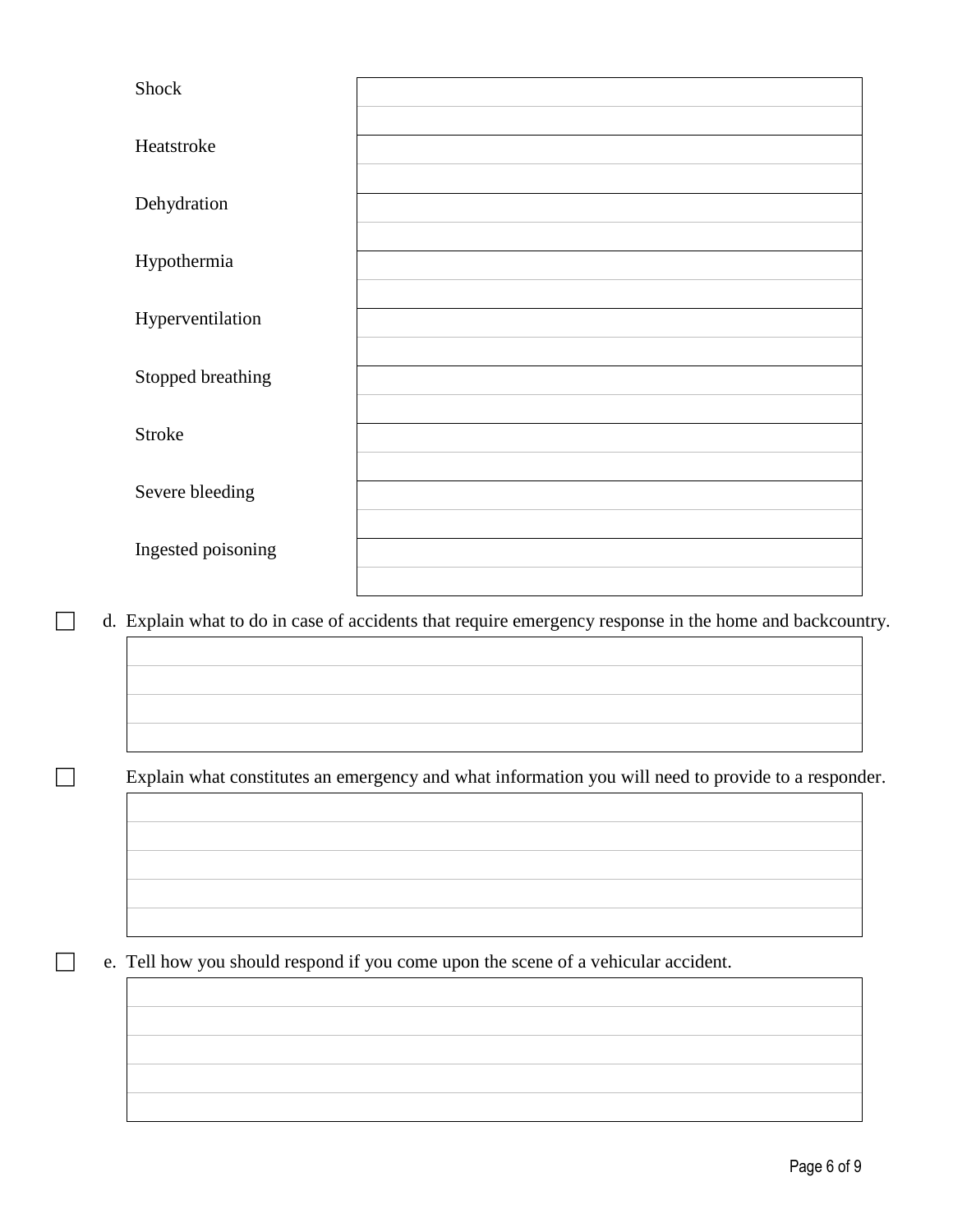#### **FIRST CLASS**

# **FIRST AID AND EMERGENCY PREPAREDNESS**

 7. a. Demonstrate bandages for a sprained ankle and for injuries on the head, the upper arm, and the collarbone.

Sprained ankle

Injuries on the upper arm

Injuries on the collarbone

# Injuries on the head<br>
Injuries on the upper<br>
Injuries on the collar<br>
Injuries on the collar<br>
D. By yourself and with a pa<br>
Transport a person f<br>
Transport for at leas<br>
c. Tell the five most commo b. By yourself and with a partner, show how to:

Transport a person from a smoke-filled room.

Transport for at least 25 yards a person with a sprained ankle

c. Tell the five most common signals of a heart attack.



Explain the steps (procedures) in cardiopulmonary resuscitation (CPR).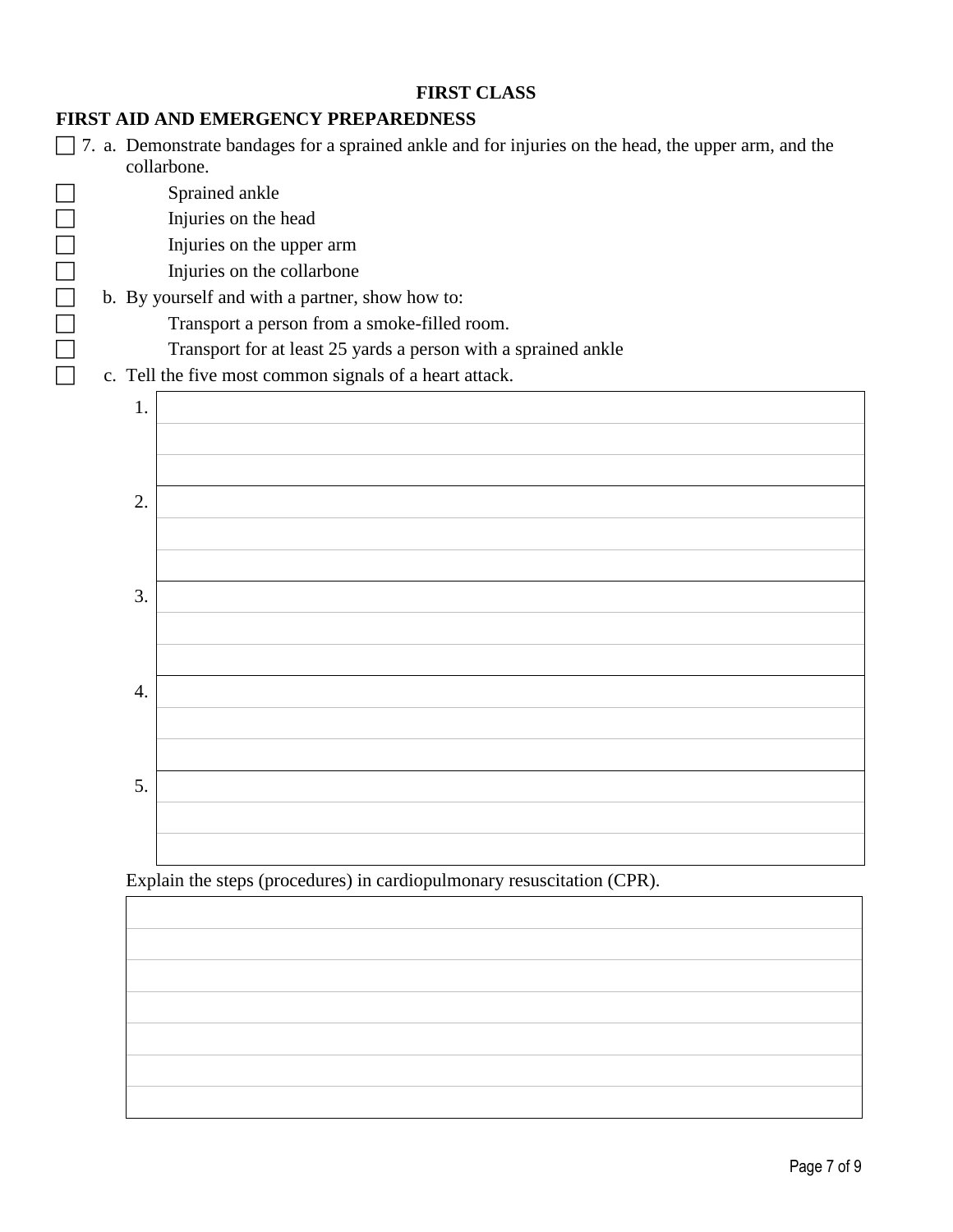d. Tell what utility services exist in your home or meeting place. Describe potential hazards associated with these utilities and tell how to respond in emergency situations.

| Utility | Hazards | How to respond |
|---------|---------|----------------|
|         |         |                |
|         |         |                |
|         |         |                |
|         |         |                |
|         |         |                |
|         |         |                |
|         |         |                |
|         |         |                |
|         |         |                |
|         |         |                |
|         |         |                |
|         |         |                |
|         |         |                |
|         |         |                |
|         |         |                |

 e. Develop an emergency action plan for your home that includes what to do in case of fire, storm, power outage, and water outage.

f. Explain how to obtain potable water in an emergency.